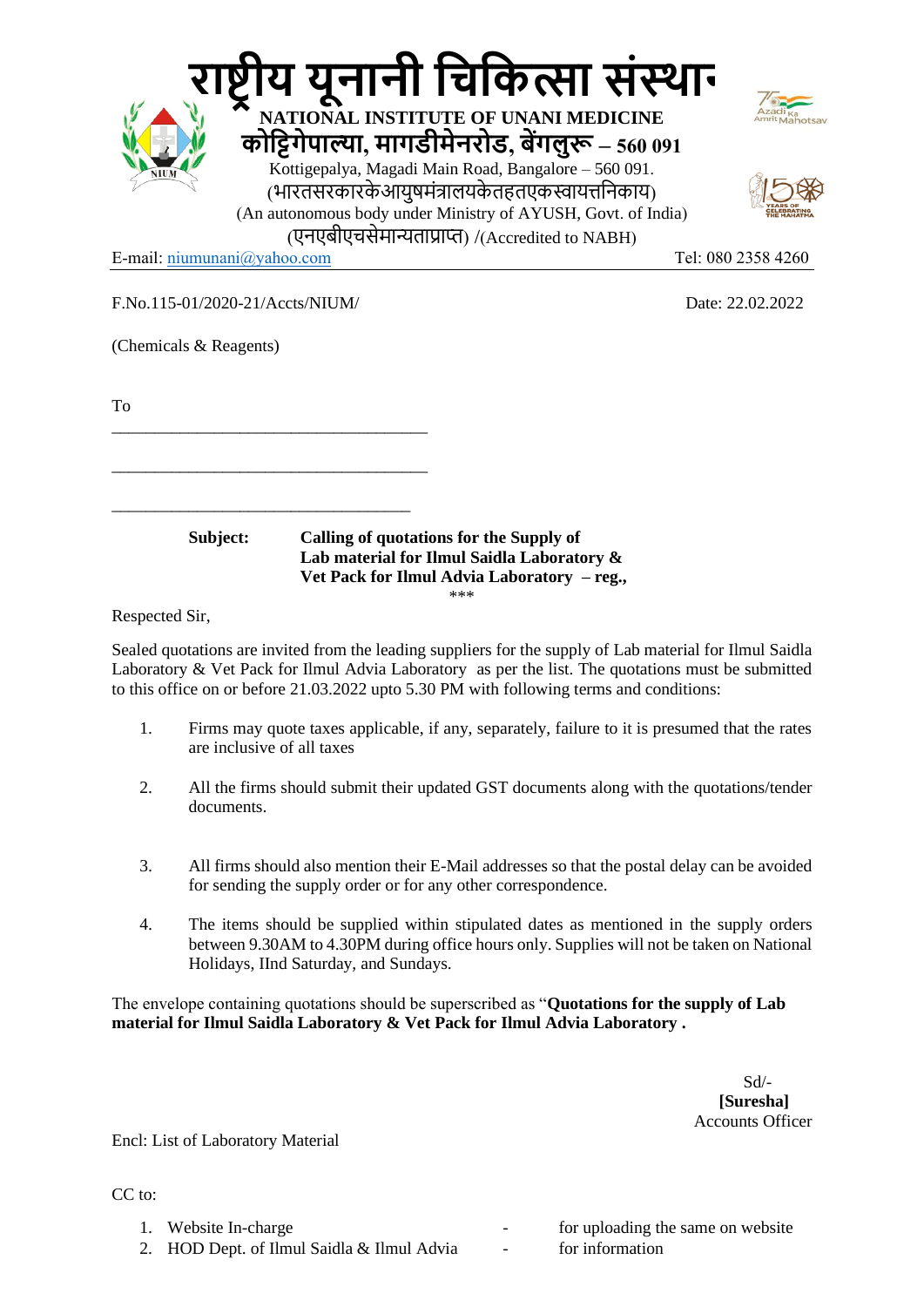| S1               | Chemicals                         | <b>QUANTITY</b>                   |
|------------------|-----------------------------------|-----------------------------------|
| No               |                                   |                                   |
| 1.               | Ethyl Alcohol                     | 80 litre                          |
| $\overline{2}$ . | Chloroform                        | 60 litre                          |
| 3.               | Petroleum Ether                   | 60 litre                          |
| $\overline{4}$ . | Polyethylene Glycol 4000          | 500 gm                            |
| 5.               | Sodium Lauryl Sulphate            | $500 \text{ gm}$                  |
| 6.               | Sodium Saccharine                 | $1 \text{ kg}$                    |
| 7.               | Peppermint Oil                    | 2 (100 ml) minimum size available |
| 8.               | Clove oil                         | 2 (100 ml) minimum size available |
| 9.               | <b>Calcium Carbonate</b>          | 500 gm                            |
| 10.              | Methyl Paraben                    | $500 \text{ gm}$                  |
| 11.              | Propyl Paraben                    | 500 gm                            |
| 12.              | Iodine                            | 500 gm                            |
| 13.              | <b>Hegars Reagent</b>             | 500 ml                            |
| 14.              | <b>Anthron Test Solution</b>      | 500 ml                            |
| 15.              | Dragondroffs                      | 500 ml                            |
| 16.              | Sodium Hydroxide                  | 500 gm                            |
| 17.              | <b>Benedict Solution</b>          | 500 ml                            |
| 18.              | Sodium Bicarbonate                | $500 \text{ gm}$                  |
| 19.              | Hcl                               | 2 litre                           |
| 20.              | Sulphuric Acid                    | 500 ml                            |
| 21.              | <b>Mollis Reagent</b>             | 500 ml                            |
| 22.              | Acetic Anhydrous                  | 500 ml                            |
| 23.              | Leibermans Reagent                | 500 ml                            |
| 24.              | Sodium Chloride                   | 500 gm                            |
| 25.              | Potassium Chloride                | $500 \text{ gm}$                  |
| 26.              | Calcium Chloride                  | $500 \text{ gm}$                  |
| 27.              | Glucose                           | $500 \text{ gm}$                  |
| 28.              | Crospovidon                       | 1000 gm                           |
| 29.              | Copper Sulphate                   | 500 ml                            |
| 30.              | Sorbitol                          | 500 ml                            |
| 31.              | Maltodextine                      | $1000$ gm                         |
| 32.              | Tween 80                          | 500 gm                            |
| 33.              | Polyethylene Glycol4000           | $500 \text{ gm}$                  |
| 34.              | Gum Acacia                        | $1000$ gm                         |
| 35.              | Micro Crystalline Cellulose (Mcc) | 1000gm                            |
| 36.              | Sodium Starch Glycolate (Ssg)     | 1000 gm                           |
| 37.              | CarboxymethyleCellulos            | $1000$ gm                         |
| 38.              | <b>Magnesium Stearate</b>         | $1000$ gm                         |
| 39.              | Benzene                           | 60 litre                          |
| 40.              | WhatsmanFilterpaper               | 10 boxes                          |
| 41.              | <b>Ashless Filter Paper</b>       | 10 boxes                          |
| 42.              | Aluminium Foil                    | 4 boxes                           |
| 43.              | Cetosteryl Alcohol                | $1000$ gm                         |
| 44.              | Glycerine                         | $1$ lit                           |
| 45.              | <b>BHA</b>                        | 500ml                             |
| 46.              | White Bee Wax                     | $1.5$ Kg                          |
| 47.              | Paraffin Wax                      | $1.5$ Kg                          |
| 48.              | Light Liquid Paraffin             | 500ml                             |
| 49.              | White Soft Paraffin               | 500gm                             |